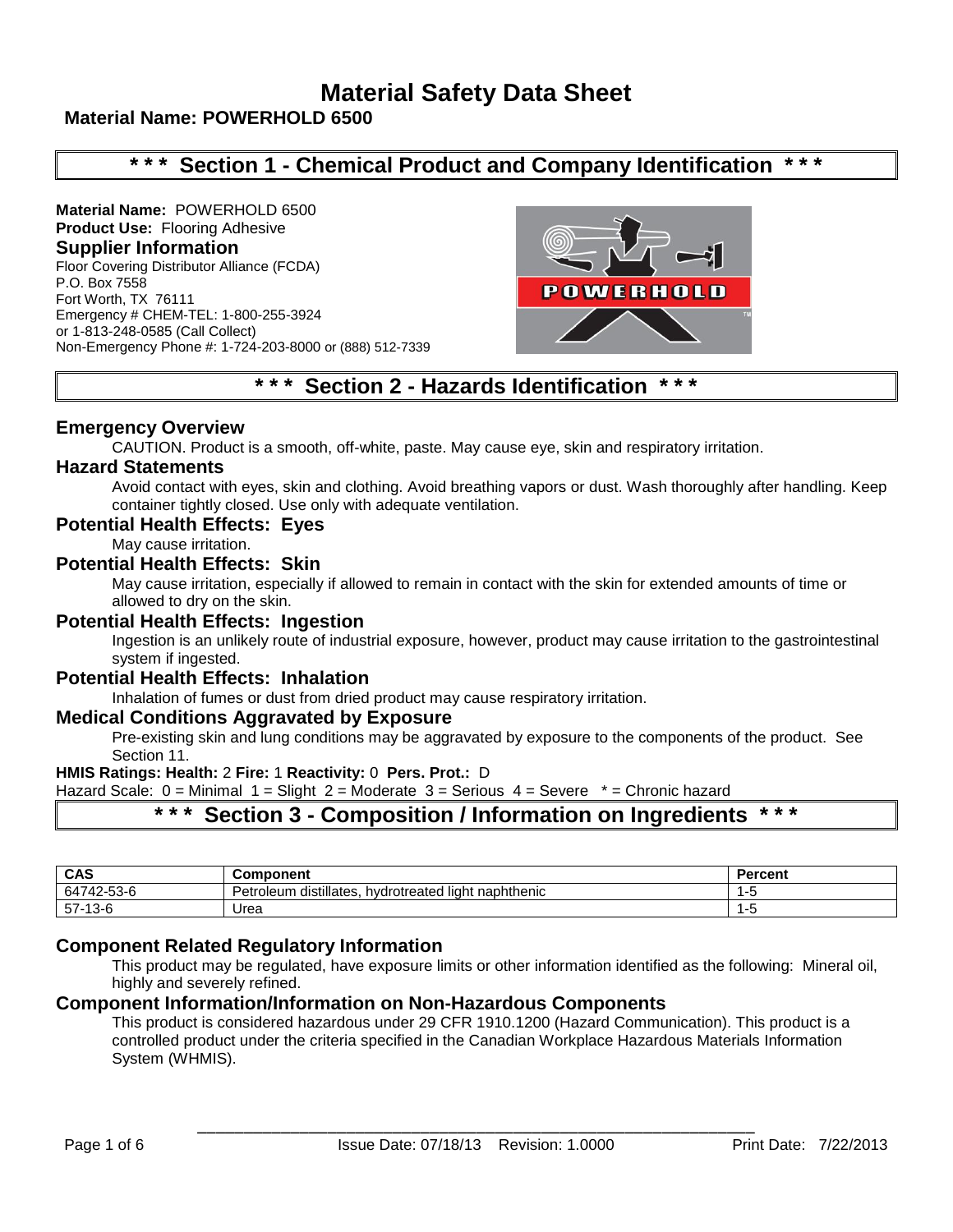Trace impurities and additional material names not listed above may also appear in Section 15 toward the end of the MSDS. These materials may be listed for local "Right-To-Know" compliance and for other reasons.

# **\* \* \* Section 4 - First Aid Measures \* \* \***

## **First Aid: Eyes**

Immediately flush eyes with large amounts of water, including under the eyelids, for 15-30 minutes. Obtain medical attention if irritation develops or persists.

#### **First Aid: Skin**

In case of contact, immediately flush skin with plenty of water. Wash with mild soap if needed to completely remove material. Obtain medical attention if irritation develops or persists.

## **First Aid: Ingestion**

Call a physician if symptoms occur or if large amounts of this material are swallowed. Do not induce vomiting. Never give anything by mouth to an unconscious person.

#### **First Aid: Inhalation**

If inhaled, immediately remove the affected person to fresh air. If not breathing, have qualified personnel give artificial respiration and seek medical attention immediately.

# **\* \* \* Section 5 - Fire Fighting Measures \* \* \***

## **General Fire Hazards**

See Section 9 for Flammability Properties. Slight fire hazard.

#### **Hazardous Combustion Products**

Hazardous combustion products may include carbon monoxide, carbon dioxide and hydrocarbon fragments.

#### **Extinguishing Media**

Media to use includes carbon dioxide, regular dry chemical, regular foam, or water spray.

## **Unsuitable Extinguishing Media**

Do not use high-pressure water streams.

#### **Fire Fighting Equipment/Instructions**

Firefighters should wear full-face, self contained breathing apparatus and impervious protective clothing. Firefighters should avoid inhaling any combustion products.

#### **NFPA Ratings: Health:** 2 **Fire:** 1 **Reactivity:** 0

Hazard Scale:  $0 =$  Minimal  $1 =$  Slight  $2 =$  Moderate  $3 =$  Serious  $4 =$  Severe

# **\* \* \* Section 6 - Accidental Release Measures \* \* \***

#### **Personal Precautions**

Avoid contact with eyes, skin and clothing. Avoid breathing vapors or dust. Wash thoroughly after handling. Keep container tightly closed. Use only with adequate ventilation.

#### **Containment Procedures**

Contain spill with inert material. Block any potential routes to water systems.

# **Environmental Precautions**

No information is available for the product. Based on component information, material is not expected to be harmful to the environment.

# **Clean-Up Procedures**

Ventilate the contaminated area. Collect spilled material. Place in properly labeled closed container. Thoroughly wash the area with water after a spill or leak clean-up. Do not allow the spilled product to enter public drainage system or open water courses. Wash clothing and equipment after handling.

# **Evacuation Procedures**

Isolate area. Keep unnecessary personnel away.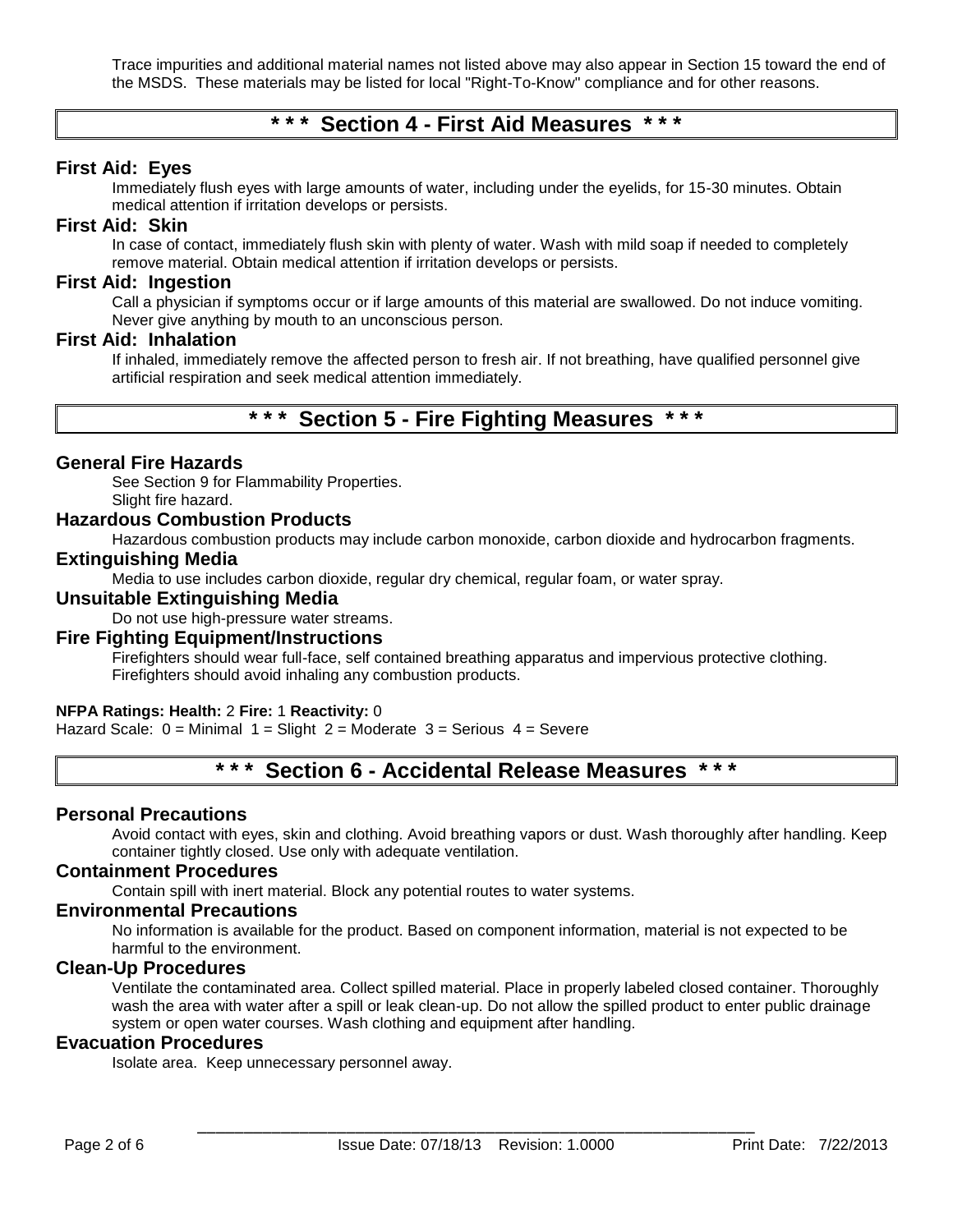# **Section 7 - Handling and Storage**

## **Handling Procedures**

Observe normal hygiene standards. Avoid contact with skin and eyes. Avoid prolonged or repeated skin contact with this material. Avoid breathing vapors or mists of this product. Wash thoroughly after handling. Clean contaminated clothing before reuse.

#### **Storage Procedures**

Store in a cool, dry, well-ventilated area. Do not store in open, unlabeled or mislabeled containers. Keep container closed when not in use. Keep away from incompatible materials.

# **\* \* \* Section 8 - Exposure Controls / Personal Protection \* \* \***

## **Component Exposure Limits**

Consult local authorities for acceptable exposure limits.

#### **Petroleum distillates, hydrotreated light naphthenic (64742-53-6)**

**ACGIH:** 5 mg/m3 TWA (excluding metal working fluids, inhalable fraction, related to Mineral oil, highly and severely refined) **Manitoba:** 5 mg/m3 TWA (excluding metal working fluids, inhalable fraction, related to Mineral oil, highly and severely refined) **Nova Scotia:** 5 mg/m3 TWA (except metal working fluids, inhalable fraction, related to Mineral oil, highly and severely refined)

#### **Engineering Controls**

Ventilation should effectively remove and prevent buildup of any vapor or mist generated from the handling of this product.

# **PERSONAL PROTECTIVE EQUIPMENT**

#### **Personal Protective Equipment: Eyes/Face**

Wear safety glasses with side shields.

## **Personal Protective Equipment: Skin**

Wear impervious gloves.

#### **Personal Protective Equipment: Respiratory**

If concentrations exceed exposure limits, wear a NIOSH approved air purifying respirator with appropriate chemical cartridges or a positive-pressure, air supplied respirator. Respirators should be selected by and used under the direction of a trained health and safety professional following the requirements in OSHA's respirator standard (20 CFR 1901.134) and ANSI's standard for respiratory protection (Z88.2-1992). A written respiratory protection program, including provisions for medical certification, training, fit-testing, exposure assessments, maintenance, inspection, cleaning, and convenient, sanitary storage, must be implemented.

#### **Personal Protective Equipment: General**

Eye wash fountain and emergency showers are recommended. Use good industrial hygiene practices in handling this material.

# **\* \* \* Section 9 - Physical & Chemical Properties \* \* \***

| Smooth off-white paste | Odor:                               | Mild           |
|------------------------|-------------------------------------|----------------|
| Solid                  | pH:                                 | $8.4 - 8.8$    |
| Not available          | <b>Vapor Density:</b>               | Not available  |
| Not available          | <b>Melting Point:</b> Not available |                |
| Not available          | <b>Specific Gravity:</b>            | 1.03           |
| 8.6 lb/gal             | <b>Flash Point:</b>                 | Water-based    |
| Not available          | Lower Flammability Limit:           | Not available  |
| Not available          | <b>Upper Flammability Limit:</b>    | Not available  |
| No.                    | <b>Sensit. to Static Discharge:</b> | N <sub>0</sub> |
| Not available          | <b>Evaporation Rate:</b>            | Not available  |
| Not available          | <b>Percent Volatile:</b>            | 37.5-39.5      |
| $0$ g/L                | Coeff. of Water/Oil Dist.:          | Not available  |
|                        |                                     |                |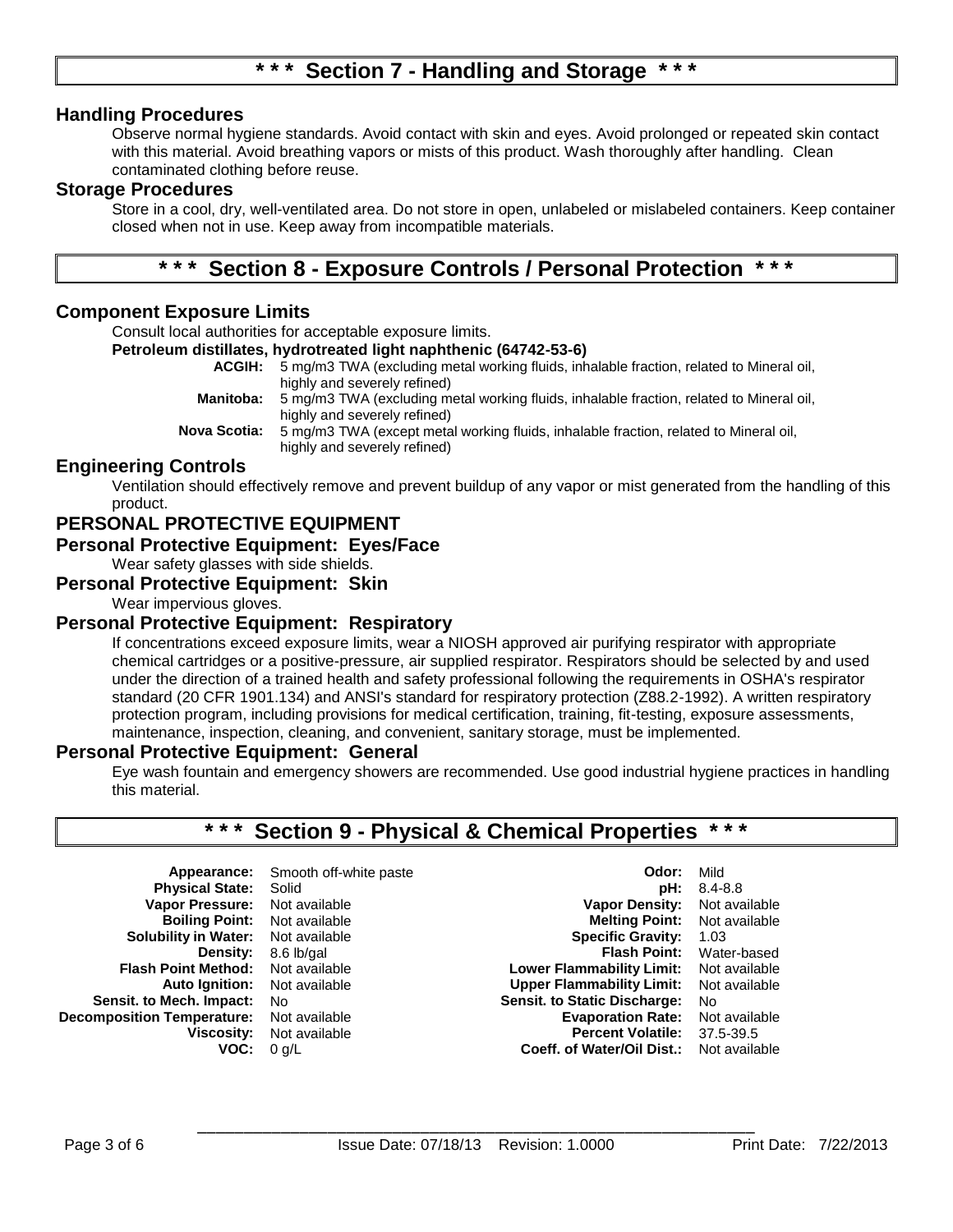# **\* \* \* Section 10 - Chemical Stability & Reactivity Information \* \* \***

## **Chemical Stability**

Stable at normal temperatures and pressure.

## **Conditions to Avoid**

Keep away from heat, ignition sources and incompatible materials.

#### **Incompatibility**

May be incompatible with strong oxidizing materials.

#### **Hazardous Decomposition**

Hazardous combustion products may include carbon monoxide, carbon dioxide and hydrocarbon fragments.

## **Possibility of Hazardous Reactions**

Will not occur under normal conditions.

**\* \* \* Section 11 - Toxicological Information \* \* \***

## **Acute Dose Effects**

May cause eye, skin or respiratory irritation.

#### **Component Analysis - LD50/LC50**

#### **Petroleum distillates, hydrotreated light naphthenic (64742-53-6)**

Inhalation LC50 Rat 2.18 mg/L 4 h; Oral LD50 Rat >5000 mg/kg; Dermal LD50 Rabbit >2000 mg/kg **Urea (57-13-6)**

Oral LD50 Rat 8471 mg/kg

#### **Repeated Dose Effects**

Prolonged or repeated contact may cause eye irritation, skin irritation, and respiratory tract irritation.

#### **Irritation**

Contains component(s) which may cause irritation.

#### **Carcinogenicity**

No information available for the product.

## **Component Carcinogenicity**

#### **Petroleum distillates, hydrotreated light naphthenic (64742-53-6)**

**ACGIH:** A4 - Not Classifiable as a Human Carcinogen (related to Mineral oil, highly and severely refined) **IARC:** Supplement 7 [1987]; Monograph 33 [1984] (Group 3 (not classifiable), related to Mineral oil, highly and severely refined)

# **\* \* \* Section 12 - Ecological Information \* \* \***

#### **Ecotoxicity**

No information is available for the product. Based on component information, material is not expected to be harmful to the environment.

#### **Component Analysis - Ecotoxicity - Aquatic Toxicity**

**Petroleum distillates, hydrotreated light naphthenic (64742-53-6)**

96 Hr LC50 Oncorhynchus mykiss >5000 mg/L 48 Hr EC50 Daphnia magna  $\frac{1}{2}$  >1000 mg/L

**Urea (57-13-6)** 96 Hr LC50 Poecilia reticulata 24 Hr EC50 Daphnia magna Straus >10000 mg/L 48 Hr EC50 Daphnia magna 3910 mg/L [Static]

**Results & Conditions** 

# **Results & Conditions**<br>16200-18300 ma/L

#### **Persistence & Degradability**

No information available for the product.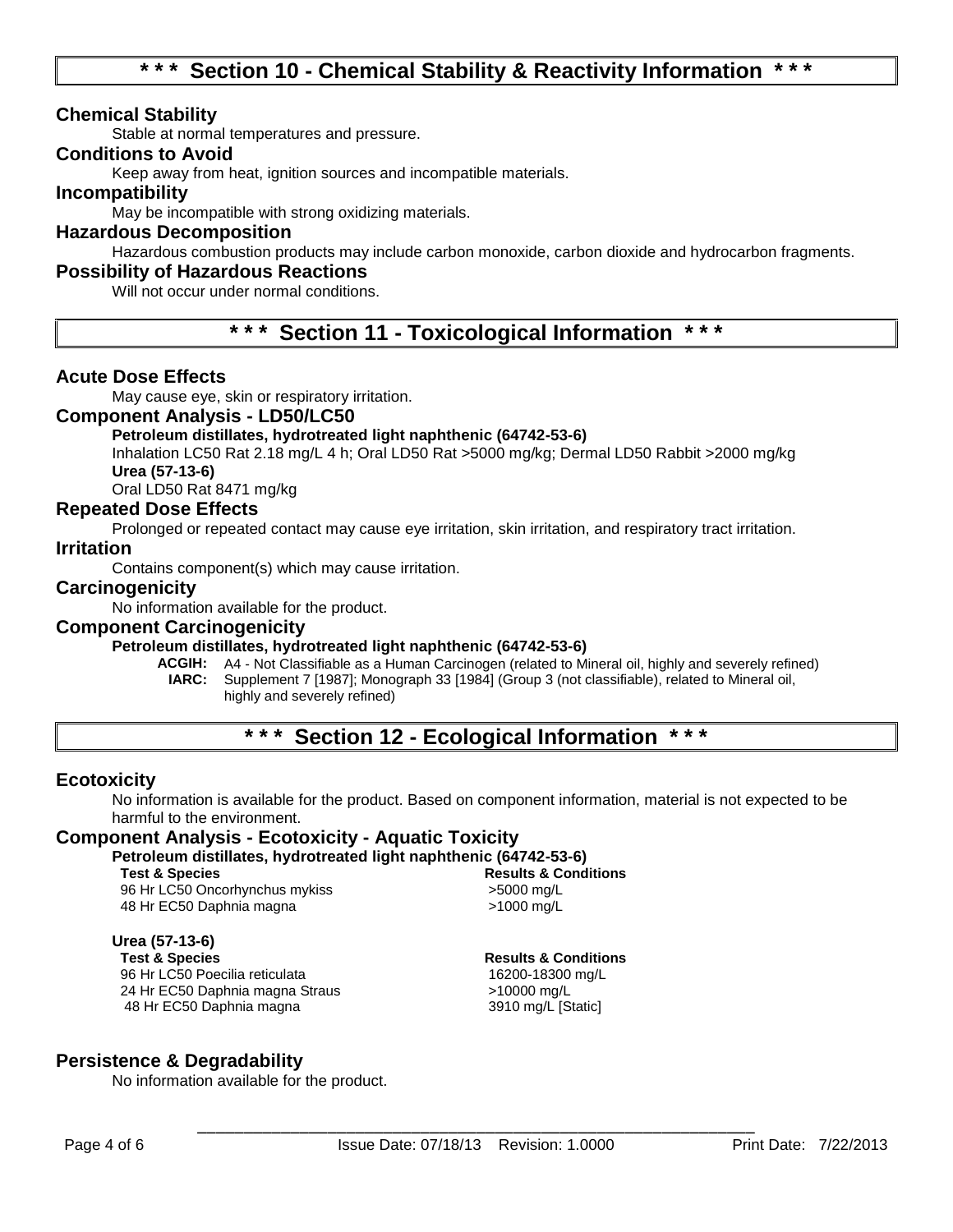# **Bioaccumulation & Accumulation**

No information available for the product.

## **Mobility in Environmental Media**

No information available for the product.

# **\* \* \* Section 13 - Disposal Considerations \* \* \***

## **US EPA Waste Number & Descriptions**

Material, if discarded, is not expected to be a characteristic hazardous waste under RCRA. You must test your waste using methods described in 40 CFR Part 261 to determine if it meets applicable definitions of hazardous wastes.

#### **Component Waste Numbers**

No EPA Waste Numbers are applicable for this product's components.

#### **Disposal Instructions**

Waste must be handled in accordance with all federal, state, provincial, and local regulations. In case of large spills, follow all facility Emergency Response Procedures. Do not allow this material to drain into sewers/water supplies.

See Section 7 for Handling Procedures. See Section 8 for Personal Protective Equipment recommendations.

# **\* \* \* Section 14 - Transportation Information \* \* \***

#### **US DOT Information**

Not regulated as a hazardous material.

#### **TDG Information**

Not regulated as dangerous goods.

# **\* \* \* Section 15 - Regulatory Information \* \* \***

#### **US Federal Regulations**

No information available for the product.

#### **Component Analysis**

This material does not contain chemicals above the de minimus amount that are required to be identified under SARA Sections 302/304 (40 CFR 355 Appendix A), SARA Section 313 (40 CFR 372.65), CERCLA (40 CFR 302.4) and/or TSCA 12(b).

#### **SARA 311/312 Hazardous Categories (40 CFR 370 Subparts B and C)**

#### **Acute Health:** Yes **Chronic Health:** No **Fire:** No **Pressure:** No **Reactive:** No

#### **State Regulations**

No information available for the product.

#### **Component Analysis - State**

The following components appear on one or more of the following state hazardous substances lists:

| Component                                                        | <b>CAS</b>        | CА | MΑ  | <b>MN</b>         | N. | D,        | R. |
|------------------------------------------------------------------|-------------------|----|-----|-------------------|----|-----------|----|
| distillates.<br>Petroleum<br>naphthenic<br>liaht<br>hydrotreated | 64742-53-6        | No | Yes | No                | No | <b>Nc</b> | No |
| Urea                                                             | --<br>.3-6<br>ວ / | No | No. | $V_{\mathsf{e}s}$ | No | <b>Nc</b> | No |

The following statement(s) are provided under the California Safe Drinking Water and Toxic Enforcement Act of 1986 (Proposition 65):

WARNING! This product contains a chemical known to the state of California to cause cancer. WARNING! This product contains a chemical known to the state of California to cause reproductive/developmental effects.

#### **Component Analysis - WHMIS IDL**

No components are listed in the WHMIS IDL.